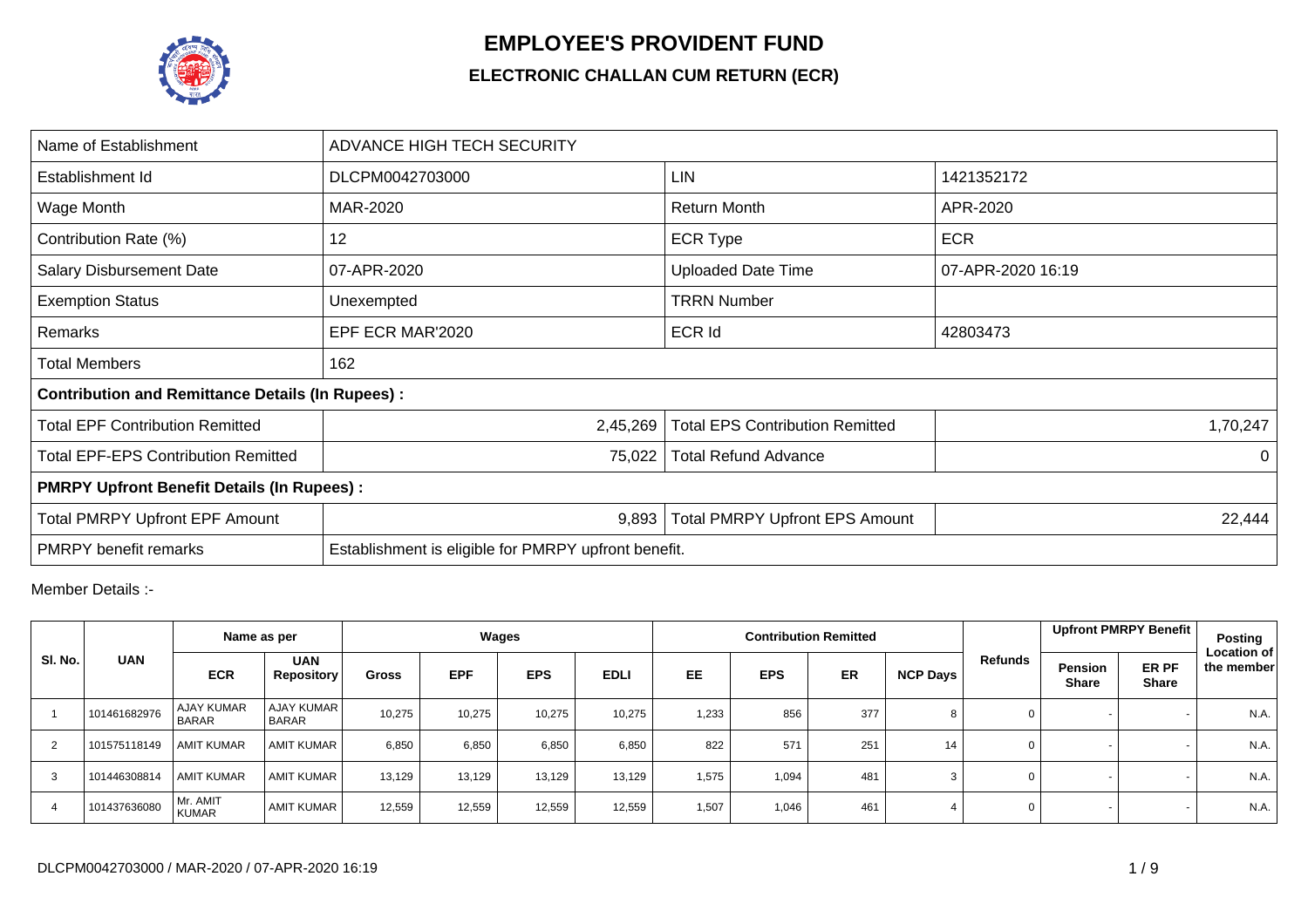|                |              | Name as per                                 |                                                |        |            | Wages      |             |       |            | <b>Contribution Remitted</b> |                         |                |                                | <b>Upfront PMRPY Benefit</b> | Posting                          |
|----------------|--------------|---------------------------------------------|------------------------------------------------|--------|------------|------------|-------------|-------|------------|------------------------------|-------------------------|----------------|--------------------------------|------------------------------|----------------------------------|
| SI. No.        | <b>UAN</b>   | <b>ECR</b>                                  | <b>UAN</b><br><b>Repository</b>                | Gross  | <b>EPF</b> | <b>EPS</b> | <b>EDLI</b> | EE    | <b>EPS</b> | <b>ER</b>                    | <b>NCP Days</b>         | <b>Refunds</b> | <b>Pension</b><br><b>Share</b> | ER PF<br><b>Share</b>        | <b>Location of</b><br>the member |
| 5              | 101568570277 | <b>AMIT KUMAR</b><br><b>GUPTA</b>           | <b>AMIT KUMAR</b><br><b>GUPTA</b>              | 13,700 | 13,700     | 13,700     | 13,700      | 1,644 | 1,141      | 503                          | $\overline{2}$          | 0              |                                |                              | N.A.                             |
| 6              | 101304975272 | Mr. ANIL                                    | <b>ANIL</b>                                    | 9,134  | 9,134      | 9.134      | 9,134       | 1,096 | 761        | 335                          | 10                      | $\mathbf 0$    |                                |                              | N.A.                             |
| $\overline{7}$ | 101485166730 | <b>ANIL KUMAR</b>                           | <b>ANIL KUMAR</b>                              | 14,271 | 14,271     | 14,271     | 14,271      | 1,713 | 1,189      | 524                          | $\overline{1}$          | 0              |                                |                              | N.A.                             |
| 8              | 101485167181 | ANIRUDH                                     | ANIRUDH                                        | 12,559 | 12,559     | 12,559     | 12,559      | 1,507 | 1,046      | 461                          | $\overline{\mathbf{A}}$ | $\mathbf 0$    |                                |                              | N.A.                             |
| 9              | 101219575727 | <b>ANITA</b>                                | ANITA                                          | 14,842 | 14,842     | 14,842     | 14,842      | 1,781 | 1,236      | 545                          | $\mathbf 0$             | 0              |                                |                              | N.A.                             |
| 10             | 101497092855 | <b>ANJU</b>                                 | <b>ULIA</b>                                    | 13,129 | 13,129     | 13,129     | 13,129      | 1,575 | 1,094      | 481                          | 3                       | 0              |                                |                              | N.A.                             |
| 11             | 101068695920 | Mr. ANKUR<br><b>GAUTAM</b>                  | ANKUR<br><b>GAUTAM</b>                         | 12,559 | 12,559     | 12,559     | 12,559      | 1,507 | 1,046      | 461                          | $\overline{4}$          | $\mathbf 0$    |                                |                              | N.A.                             |
| 12             | 101575118154 | <b>ANOOP KUMAF</b>                          | ANOOP<br><b>KUMAR</b>                          | 6,850  | 6,850      | 6,850      | 6,850       | 822   | 571        | 251                          | 14                      | 0              |                                |                              | N.A.                             |
| 13             | 101087749327 | Mr. ANUBHAV<br><b>SINGH</b>                 | ANUBHAV<br><b>SINGH</b>                        | 14,271 | 14,271     | 14,271     | 14,271      | 1,713 | 1,189      | 524                          | $\overline{1}$          | 0              | 1,189                          | 524                          | N.A.                             |
| 14             | 101485166690 | <b>ANUJ KUMAR</b>                           | ANUJ KUMAR                                     | 13,129 | 13,129     | 13,129     | 13,129      | 1,575 | 1,094      | 481                          | 3                       | $\Omega$       |                                |                              | N.A.                             |
| 15             | 100724883569 | Mr. ANUJ<br><b>SHARMA</b>                   | <b>ANUJ</b><br><b>SHARMA</b>                   | 14,842 | 14,842     | 14,842     | 14,842      | 1,781 | 1,236      | 545                          | $\mathbf 0$             | 0              |                                |                              | N.A.                             |
| 16             | 101067269467 | <b>ARUN KUMAR</b>                           | ARUN<br><b>KUMAR</b>                           | 14,842 | 14,842     | 14,842     | 14,842      | 1,781 | 1,236      | 545                          | $\mathbf 0$             | 0              |                                |                              | N.A.                             |
| 17             | 101209488191 | <b>ARUN YADAV</b>                           | <b>ARUN YADAV</b>                              | 14,842 | 14,842     | 14,842     | 14,842      | 1,781 | 1,236      | 545                          | $\mathbf 0$             | 0              | 1,236                          | 545                          | N.A.                             |
| 18             | 100634808941 | <b>ASHA DAS</b>                             | ASHA DAS                                       | 13,129 | 13,129     | 13,129     | 13,129      | 1,575 | 1,094      | 481                          | 3                       | $\mathbf 0$    |                                |                              | N.A.                             |
| 19             | 101497093307 | Mr. ASHISH<br><b>KUMAR</b>                  | ASHISH<br><b>KUMAR</b>                         | 1,713  | 1,713      | 1,713      | 1,713       | 206   | 143        | 63                           | 23                      | 0              |                                |                              | N.A.                             |
| 20             | 101564885336 | Mr. ATUL<br><b>KUMAR</b>                    | <b>ATUL KUMAR</b>                              | 11,988 | 11,988     | 11,988     | 11,988      | 1,439 | 999        | 440                          | 5                       | 0              |                                |                              | N.A.                             |
| 21             | 101547181156 | Mr. AVDHESH<br><b>KUMAR</b>                 | <b>AVDHESH</b><br><b>KUMAR</b>                 | 6,279  | 6,279      | 6,279      | 6,279       | 753   | 523        | 230                          | 15                      | 0              |                                |                              | N.A.                             |
| 22             | 100634810887 | <b>AVINASH</b><br><b>KUMAR</b>              | <b>AVINASH</b><br><b>KUMAR</b>                 | 14,271 | 14,271     | 14,271     | 14,271      | 1,713 | 1,189      | 524                          | $\overline{1}$          | 0              |                                |                              | N.A.                             |
| 23             | 101332022605 | Mrs. BABITA                                 | <b>BABITA</b>                                  | 14,842 | 14,842     | 14,842     | 14,842      | 1,781 | 1,236      | 545                          | $\mathbf 0$             | 0              | Deactivated                    | Deactivated                  | N.A.                             |
| 24             | 101047105876 | <b>BABITA</b>                               | <b>BABITA</b>                                  | 11,988 | 11,988     | 11,988     | 11,988      | 1,439 | 999        | 440                          | 5                       | 0              |                                |                              | N.A.                             |
| 25             | 100987131212 | Mr. BAMBAM<br><b>KUMAR</b><br><b>PASWAN</b> | <b>BAMBAM</b><br><b>KUMAR</b><br><b>PASWAN</b> | 14,271 | 14,271     | 14,271     | 14,271      | 1,713 | 1,189      | 524                          | $\overline{1}$          | $\mathbf 0$    |                                |                              | N.A.                             |
| 26             | 101203164931 | Mr. BHANU<br>PRATAP SINGH                   | <b>BHANU</b><br><b>PRATAP</b><br><b>SINGH</b>  | 14,271 | 14,271     | 14,271     | 14,271      | 1,713 | 1,189      | 524                          | $\overline{1}$          | 0              |                                |                              | N.A.                             |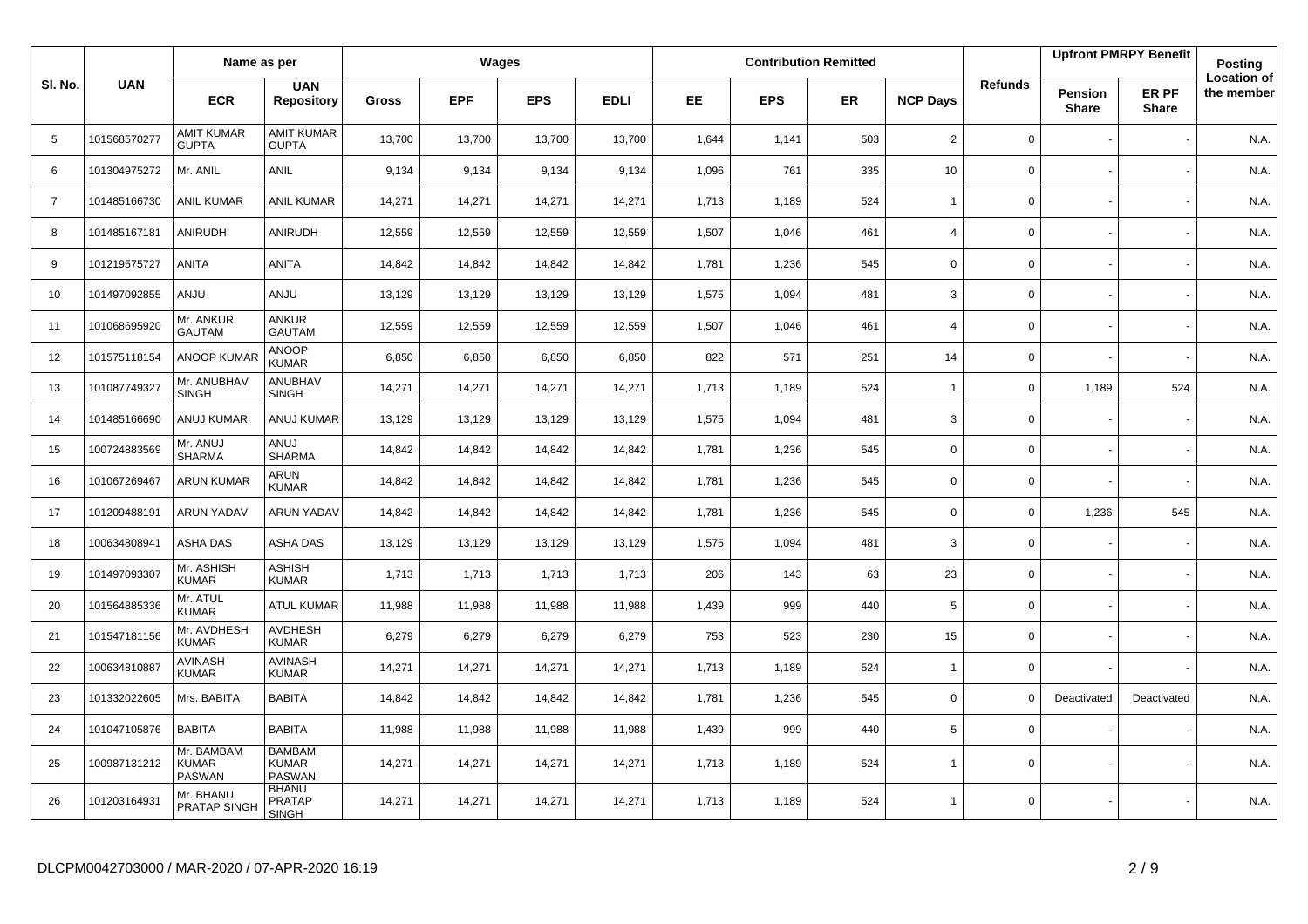|         |              | Name as per                       |                                         |              |            | Wages      |             |           |            | <b>Contribution Remitted</b> |                 |                |                                | <b>Upfront PMRPY Benefit</b> | Posting                          |
|---------|--------------|-----------------------------------|-----------------------------------------|--------------|------------|------------|-------------|-----------|------------|------------------------------|-----------------|----------------|--------------------------------|------------------------------|----------------------------------|
| SI. No. | <b>UAN</b>   | <b>ECR</b>                        | <b>UAN</b><br><b>Repository</b>         | <b>Gross</b> | <b>EPF</b> | <b>EPS</b> | <b>EDLI</b> | <b>EE</b> | <b>EPS</b> | <b>ER</b>                    | <b>NCP Days</b> | <b>Refunds</b> | <b>Pension</b><br><b>Share</b> | ER PF<br><b>Share</b>        | <b>Location of</b><br>the member |
| 27      | 100551205569 | <b>BHARAT KR</b>                  | <b>BHARAT</b><br><b>KUMAR</b><br>MANDAL | 11,988       | 11,988     | 11,988     | 11,988      | 1,439     | 999        | 440                          | 5               | 0              |                                |                              | N.A.                             |
| 28      | 101202213967 | Mr.<br><b>BHUPENDER</b>           | <b>BHUPENDER</b>                        | 14,842       | 14,842     | 14,842     | 14,842      | 1,781     | 1,236      | 545                          | $\mathbf 0$     | $\mathbf 0$    |                                |                              | N.A.                             |
| 29      | 100511755403 | Mr.<br><b>BHUPENDER</b>           | <b>BHUPENDER</b>                        | 14,271       | 14,271     | 14,271     | 14,271      | 1,713     | 1,189      | 524                          | $\overline{1}$  | 0              |                                |                              | N.A.                             |
| 30      | 101086023345 | <b>BRAJENDRA</b><br><b>KUMAR</b>  | <b>BRAJENDRA</b><br><b>KUMAR</b>        | 14,271       | 14,271     | 14,271     | 14,271      | 1,713     | 1,189      | 524                          | $\overline{1}$  | 0              |                                |                              | N.A.                             |
| 31      | 101068695931 | Mr. CHANDAN<br><b>KUMAR</b>       | CHANDAN<br><b>KUMAR</b>                 | 13,129       | 13,129     | 13,129     | 13,129      | 1,575     | 1,094      | 481                          | $\mathbf{3}$    | 0              |                                |                              | N.A.                             |
| 32      | 101426785411 | Mr. CHANDPAL<br><b>SHARMA</b>     | <b>CHANDER</b><br>PAL SHARMA            | 14,271       | 14,271     | 14,271     | 14,271      | 1,713     | 1,189      | 524                          | $\overline{1}$  | 0              | 1,189                          | 524                          | N.A.                             |
| 33      | 101270907713 | Ms. CHANDNI                       | <b>CHANDNI</b>                          | 14,271       | 14,271     | 14,271     | 14,271      | 1,713     | 1,189      | 524                          | $\mathbf{1}$    | $\mathbf 0$    | 1,189                          | 524                          | N.A.                             |
| 34      | 100551201822 | <b>DEENANATH</b>                  | DEENANATH                               | 14,842       | 14,842     | 14,842     | 14,842      | 1,781     | 1,236      | 545                          | $\mathbf 0$     | 0              |                                |                              | N.A.                             |
| 35      | 100511528677 | Mr. DEEPAK                        | <b>DEEPAK</b>                           | 14,271       | 14,271     | 14,271     | 14,271      | 1,713     | 1,189      | 524                          | $\overline{1}$  | 0              |                                |                              | N.A.                             |
| 36      | 101513932510 | Mr. DEEPAK<br><b>BHILWARA</b>     | <b>DEEPAK</b><br><b>BHILWARA</b>        | 9,134        | 9,134      | 9,134      | 9,134       | 1,096     | 761        | 335                          | 10              | 0              |                                |                              | N.A.                             |
| 37      | 101485167199 | <b>DEEPAK SINGH</b>               | <b>DEEPAK</b><br><b>SINGH</b>           | 13,129       | 13,129     | 13,129     | 13,129      | 1,575     | 1,094      | 481                          | 3               | 0              |                                |                              | N.A.                             |
| 38      | 101517468841 | Ms. DEEPIKA                       | <b>DEEPIKA</b>                          | 14,842       | 14,842     | 14,842     | 14,842      | 1,781     | 1,236      | 545                          | $\mathbf 0$     | 0              |                                |                              | N.A.                             |
| 39      | 100551202918 | <b>DEVRAJ</b>                     | <b>DEVRAJ</b>                           | 13,700       | 13,700     | 13,700     | 13,700      | 1,644     | 1,141      | 503                          | $\overline{2}$  | 0              |                                |                              | N.A.                             |
| 40      | 101129049712 | <b>DILIP KUMAR</b>                | <b>DILIP KUMAR</b>                      | 4,567        | 4,567      | 4,567      | 4,567       | 548       | 380        | 168                          | 18              | $\mathbf 0$    | 380                            | 168                          | N.A.                             |
| 41      | 101485167175 | <b>DINESH</b>                     | <b>DINESH</b>                           | 13,129       | 13,129     | 13,129     | 13,129      | 1,575     | 1,094      | 481                          | 3               | 0              |                                |                              | N.A.                             |
| 42      | 101575117156 | <b>DOLLY</b>                      | <b>DOLLY</b>                            | 9,704        | 9,704      | 9,704      | 9,704       | 1,164     | 808        | 356                          | 9               | 0              |                                |                              | N.A.                             |
| 43      | 101390362478 | Mr. GOPAL                         | <b>GOPAL</b>                            | 14,842       | 14,842     | 14,842     | 14,842      | 1,781     | 1,236      | 545                          | $\mathbf 0$     | 0              |                                |                              | N.A.                             |
| 44      | 101575118131 | <b>GULSHAN</b><br><b>KUMAR</b>    | <b>GULSHAN</b><br><b>KUMAR</b>          | 6,279        | 6,279      | 6,279      | 6,279       | 753       | 523        | 230                          | 15              | 0              |                                |                              | N.A.                             |
| 45      | 100566163256 | Mr. GYAN<br><b>SINGH</b>          | <b>GYAN SINGH</b>                       | 9,704        | 9,704      | 9,704      | 9,704       | 1,164     | 808        | 356                          | 9               | 0              |                                |                              | N.A.                             |
| 46      | 100566333717 | <b>HARIBILASH</b><br><b>SINGH</b> | <b>HARIBILASH</b><br><b>SINGH</b>       | 6,279        | 6,279      | 6,279      | 6,279       | 753       | 523        | 230                          | 15              | 0              |                                |                              | N.A.                             |
| 47      | 101186798598 | <b>HARISH KUMAR</b>               | <b>HARISH</b><br><b>KUMAR</b>           | 9,704        | 9,704      | 9,704      | 9,704       | 1,164     | 808        | 356                          | 9               | 0              | 808                            | 356                          | N.A.                             |
| 48      | 101291423288 | Mr. HIRA LAL<br>SAHU              | <b>HIRA LAL</b><br>SAHU                 | 14,842       | 14,842     | 14,842     | 14,842      | 1,781     | 1,236      | 545                          | $\Omega$        | 0              |                                |                              | N.A.                             |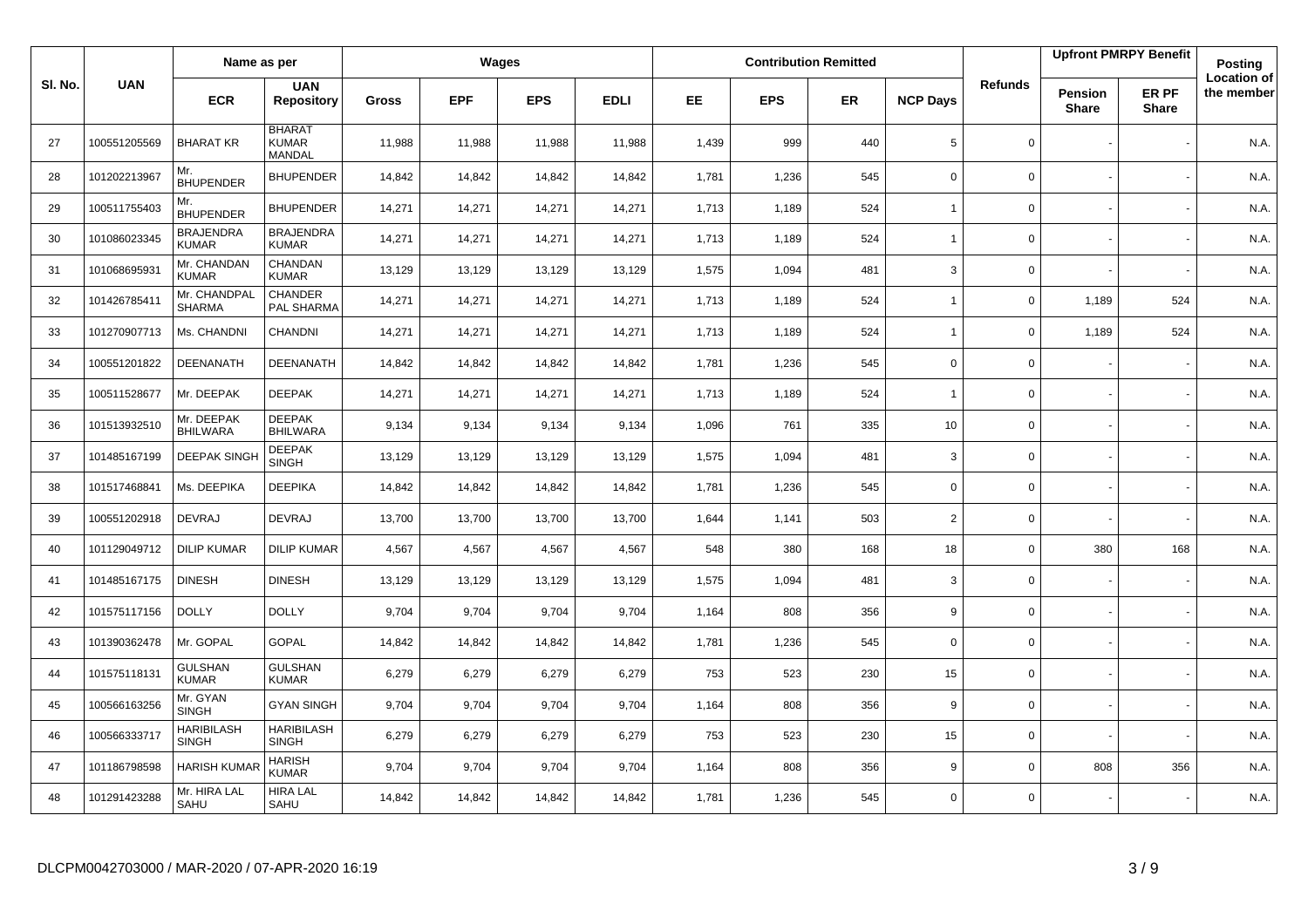|         |              | Name as per                     |                                 |              |            | Wages      |             |           |            | <b>Contribution Remitted</b> |                 |                |                         | <b>Upfront PMRPY Benefit</b> | Posting                          |
|---------|--------------|---------------------------------|---------------------------------|--------------|------------|------------|-------------|-----------|------------|------------------------------|-----------------|----------------|-------------------------|------------------------------|----------------------------------|
| SI. No. | <b>UAN</b>   | <b>ECR</b>                      | <b>UAN</b><br><b>Repository</b> | <b>Gross</b> | <b>EPF</b> | <b>EPS</b> | <b>EDLI</b> | <b>EE</b> | <b>EPS</b> | <b>ER</b>                    | <b>NCP Days</b> | <b>Refunds</b> | Pension<br><b>Share</b> | ER PF<br><b>Share</b>        | <b>Location of</b><br>the member |
| 49      | 101393221463 | Mrs.<br><b>INDRAWATI</b>        | <b>INDRAWATI</b>                | 14,842       | 14,842     | 14,842     | 14,842      | 1,781     | 1,236      | 545                          | $\mathsf 0$     | $\mathbf 0$    |                         |                              | N.A.                             |
| 50      | 101543493072 | <b>JITIN</b>                    | <b>JITIN</b>                    | 6,850        | 6,850      | 6,850      | 6,850       | 822       | 571        | 251                          | 14              | 0              |                         |                              | N.A.                             |
| 51      | 101568570265 | <b>JOGINDER</b><br><b>SINGH</b> | <b>JOGINDER</b><br><b>SINGH</b> | 13,700       | 13,700     | 13,700     | 13,700      | 1,644     | 1,141      | 503                          | $\overline{2}$  | 0              |                         |                              | N.A.                             |
| 52      | 101414468451 | Mrs. KAILASH<br><b>DEVI</b>     | <b>KAILASH</b><br><b>DEVI</b>   | 14,842       | 14,842     | 14,842     | 14,842      | 1,781     | 1,236      | 545                          | $\mathbf 0$     | $\mathbf 0$    |                         |                              | N.A.                             |
| 53      | 101497093311 | Mr. KAMLESH<br><b>KUMAR</b>     | <b>KAMLESH</b><br><b>KUMAR</b>  | 13,700       | 13,700     | 13,700     | 13,700      | 1,644     | 1,141      | 503                          | $\overline{2}$  | 0              |                         |                              | N.A.                             |
| 54      | 101228120643 | Mr. KAPIL                       | KAPIL                           | 14,842       | 14,842     | 14,842     | 14,842      | 1,781     | 1,236      | 545                          | 0               | 0              |                         |                              | N.A.                             |
| 55      | 100758416227 | Mr. KARTIK                      | <b>KARTIK</b>                   | 10,275       | 10,275     | 10,275     | 10,275      | 1,233     | 856        | 377                          | 8               | 0              |                         |                              | N.A.                             |
| 56      | 101497092840 | <b>KOMAL KUMAR</b>              | KOMAL<br><b>KUMARI</b>          | 14,842       | 14,842     | 14,842     | 14,842      | 1,781     | 1,236      | 545                          | $\mathbf 0$     | 0              |                         |                              | N.A.                             |
| 57      | 101272833502 | Mr. KULDEEP<br><b>KUMAR</b>     | <b>KULDEEP</b><br><b>KUMAR</b>  | 8,563        | 8,563      | 8,563      | 8,563       | 1,028     | 713        | 315                          | 11              | 0              |                         |                              | N.A.                             |
| 58      | 101419412127 | LOKENDRA<br><b>KUMAR</b>        | LOKENDRA<br><b>KUMAR</b>        | 14,842       | 14,842     | 14,842     | 14,842      | 1,781     | 1,236      | 545                          | $\mathbf 0$     | $\Omega$       | Deactivated             | Deactivated                  | N.A.                             |
| 59      | 100551203135 | <b>MAMTA</b>                    | <b>MAMTA</b>                    | 14,842       | 14,842     | 14,842     | 14,842      | 1,781     | 1,236      | 545                          | $\mathbf 0$     | $\Omega$       |                         |                              | N.A.                             |
| 60      | 101226699638 | <b>MANISH KUMAF</b>             | <b>MANISH</b><br><b>KUMAR</b>   | 14,271       | 14,271     | 14,271     | 14,271      | 1,713     | 1,189      | 524                          | $\overline{1}$  | 0              | 1,189                   | 524                          | N.A.                             |
| 61      | 101485165540 | Mr. MANOJ                       | <b>MANOJ</b><br><b>KUMAR</b>    | 12,559       | 12,559     | 12,559     | 12,559      | 1,507     | 1,046      | 461                          | $\overline{4}$  | 0              |                         |                              | N.A.                             |
| 62      | 101176538245 | Mr. MANOJ<br><b>KUMAR</b>       | <b>MANOJ</b><br><b>KUMAR</b>    | 13,700       | 13,700     | 13,700     | 13,700      | 1,644     | 1,141      | 503                          | 2               | 0              |                         |                              | N.A.                             |
| 63      | 101497092864 | <b>MANOJ</b><br><b>PASWAN</b>   | <b>LONAM</b><br><b>PASWAN</b>   | 14,842       | 14,842     | 14,842     | 14,842      | 1,781     | 1,236      | 545                          | $\mathbf 0$     | 0              |                         |                              | N.A.                             |
| 64      | 100551203616 | <b>MANTUN</b>                   | <b>MANTUN</b>                   | 8,563        | 8,563      | 8,563      | 8,563       | 1,028     | 713        | 315                          | 11              | $\mathbf 0$    |                         |                              | N.A.                             |
| 65      | 100732911407 | Mr. MD RIZWAN<br><b>ALAM</b>    | <b>MD RIZWAN</b><br><b>ALAM</b> | 14,271       | 14,271     | 14,271     | 14,271      | 1,713     | 1,189      | 524                          | $\overline{1}$  | 0              |                         |                              | N.A.                             |
| 66      | 101458714839 | <b>MILAN CHELL</b>              | <b>MILAN CHELL</b>              | 9,134        | 9,134      | 9,134      | 9,134       | 1,096     | 761        | 335                          | 10              | 0              |                         |                              | N.A.                             |
| 67      | 101575118112 | <b>MITHUN KUMAF</b>             | <b>MITHUN</b><br><b>KUMAR</b>   | 6,850        | 6,850      | 6,850      | 6,850       | 822       | 571        | 251                          | 14              | 0              |                         |                              | N.A.                             |
| 68      | 100876013439 | Mr. MOHD<br><b>KURBAN</b>       | <b>MOHD</b><br><b>KURBAN</b>    | 14,271       | 14,271     | 14,271     | 14,271      | 1,713     | 1,189      | 524                          | $\overline{1}$  | 0              |                         |                              | N.A.                             |
| 69      | 101425713674 | Ms. MOHINI                      | <b>MOHINI</b>                   | 13,700       | 13,700     | 13,700     | 13,700      | 1,644     | 1,141      | 503                          | $\overline{2}$  | 0              | 1,141                   | 503                          | N.A.                             |
| 70      | 101167949217 | Mr.<br>MUINUDDEEN               | <b>MUINUDDEE</b><br>N           | 14,842       | 14,842     | 14,842     | 14,842      | 1,781     | 1,236      | 545                          | $\Omega$        | 0              |                         |                              | N.A.                             |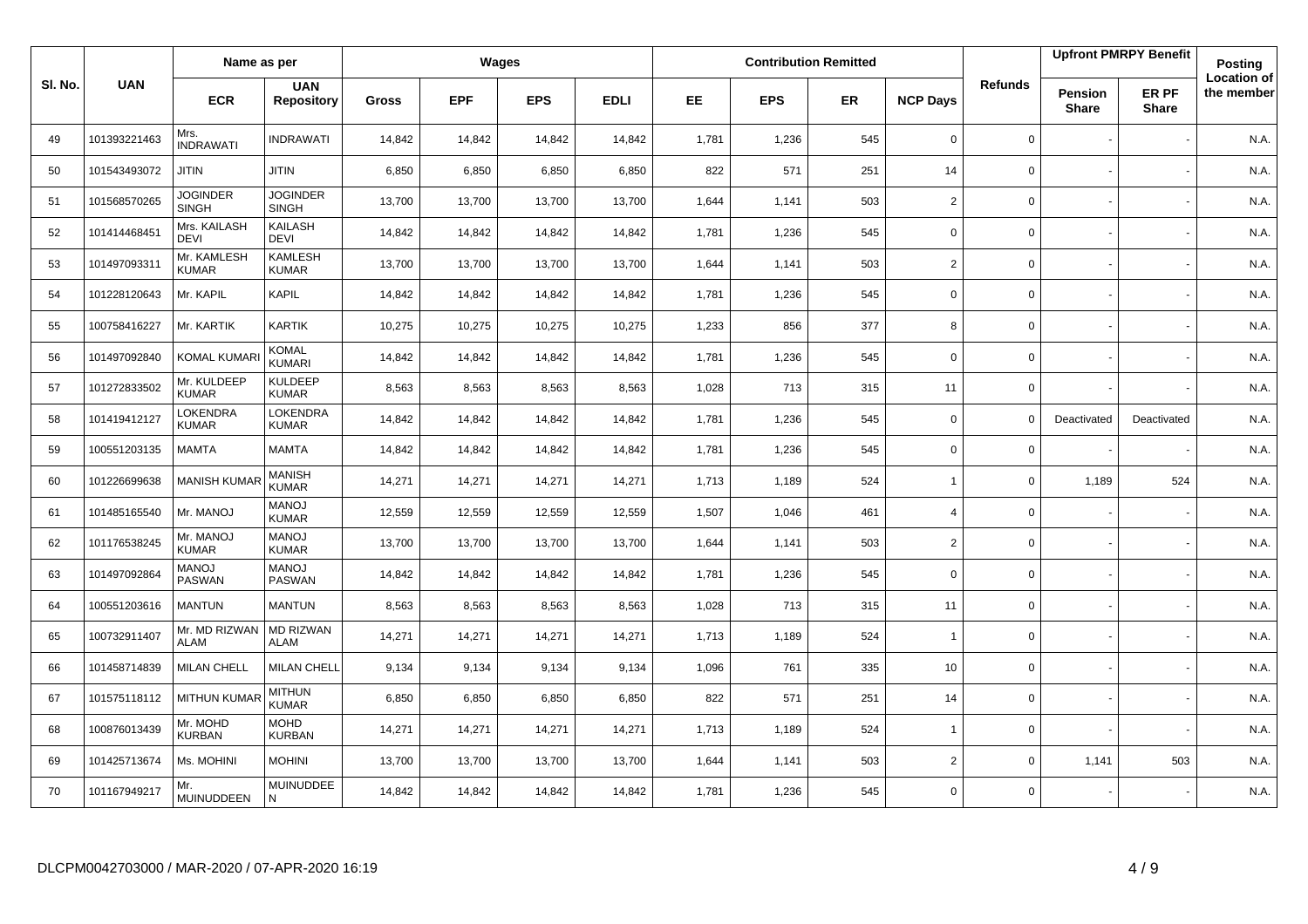|         |              | Name as per                                |                                               |              |            | Wages      |             |           |            | <b>Contribution Remitted</b> |                 |                |                                | <b>Upfront PMRPY Benefit</b> | Posting                          |
|---------|--------------|--------------------------------------------|-----------------------------------------------|--------------|------------|------------|-------------|-----------|------------|------------------------------|-----------------|----------------|--------------------------------|------------------------------|----------------------------------|
| SI. No. | <b>UAN</b>   | <b>ECR</b>                                 | <b>UAN</b><br><b>Repository</b>               | <b>Gross</b> | <b>EPF</b> | <b>EPS</b> | <b>EDLI</b> | <b>EE</b> | <b>EPS</b> | ER.                          | <b>NCP Days</b> | <b>Refunds</b> | <b>Pension</b><br><b>Share</b> | ER PF<br><b>Share</b>        | <b>Location of</b><br>the member |
| 71      | 101528815510 | <b>MUKESH</b><br><b>KUMAR</b>              | MUKESH<br><b>KUMAR</b>                        | 14,842       | 14,842     | 14,842     | 14,842      | 1,781     | 1,236      | 545                          | $\mathbf 0$     | $\mathbf 0$    |                                |                              | N.A.                             |
| 72      | 101506520473 | <b>MUKESH</b><br><b>KUMAR</b>              | <b>MUKESH</b><br><b>KUMAR</b>                 | 5,138        | 5,138      | 5,138      | 5,138       | 617       | 428        | 189                          | 17              | $\mathbf 0$    |                                |                              | N.A.                             |
| 73      | 101087749287 | Mr. MUKESH<br><b>KUMAR GUPTA</b>           | <b>MUKESH</b><br><b>KUMAR</b><br><b>GUPTA</b> | 14,271       | 14,271     | 14,271     | 14,271      | 1,713     | 1,189      | 524                          | $\overline{1}$  | $\mathbf 0$    | 1,189                          | 524                          | N.A.                             |
| 74      | 101114907546 | Mr. MURTAZA<br><b>ANSARI</b>               | <b>MURTAZA</b><br><b>ANSARI</b>               | 14,271       | 14,271     | 14,271     | 14,271      | 1,713     | 1,189      | 524                          | $\overline{1}$  | $\mathbf 0$    |                                |                              | N.A                              |
| 75      | 101414502106 | Mr. NAR SINGH<br><b>KUMAR</b>              | <b>NAR SINGH</b><br><b>KUMAR</b>              | 14,842       | 14,842     | 14,842     | 14,842      | 1,781     | 1,236      | 545                          | $\mathbf 0$     | $\mathbf 0$    |                                |                              | N.A.                             |
| 76      | 100516642553 | Mr. NARENDER<br><b>SINGH</b>               | <b>NARENDER</b><br><b>SINGH</b>               | 9,134        | 9,134      | 9,134      | 9,134       | 1,096     | 761        | 335                          | 10              | $\mathbf 0$    |                                |                              | N.A.                             |
| 77      | 101513328761 | Mr. NAVEEN<br><b>KUMAR</b>                 | <b>NAVEEN</b><br><b>KUMAR</b>                 | 14,842       | 14,842     | 14,842     | 14,842      | 1,781     | 1,236      | 545                          | $\mathbf 0$     | $\mathbf 0$    |                                |                              | N.A.                             |
| 78      | 101366306549 | <b>NAVEEN</b><br><b>TIWARI</b>             | <b>NAVEEN</b><br><b>TIWARI</b>                | 9,704        | 9,704      | 9,704      | 9,704       | 1,164     | 808        | 356                          | 9               | $\Omega$       |                                |                              | N.A.                             |
| 79      | 101446308748 | Mr. NEERAJ<br><b>KUMAR</b>                 | NEERAJ<br><b>KUMAR</b>                        | 14,842       | 14,842     | 14,842     | 14,842      | 1,781     | 1,236      | 545                          | $\mathbf 0$     | $\mathbf 0$    |                                |                              | N.A.                             |
| 80      | 101497092893 | NEETU                                      | <b>NEETU</b>                                  | 11,988       | 11,988     | 11,988     | 11,988      | 1,439     | 999        | 440                          | 5               | $\mathbf 0$    |                                |                              | N.A.                             |
| 81      | 101458714825 | NIPU DEVI                                  | NIPU DEVI                                     | 14,842       | 14,842     | 14,842     | 14,842      | 1,781     | 1,236      | 545                          | $\mathbf 0$     | $\mathbf 0$    |                                |                              | N.A.                             |
| 82      | 101485167201 | <b>NITESH KUMAR</b>                        | <b>NITESH</b><br><b>KUMAR</b>                 | 14,842       | 14,842     | 14,842     | 14,842      | 1,781     | 1,236      | 545                          | $\mathbf 0$     | $\Omega$       |                                |                              | N.A.                             |
| 83      | 101114907648 | Mr. ONKAR<br><b>KUMAR</b><br><b>PASWAN</b> | <b>ONKAR</b><br><b>KUMAR</b><br><b>PASWAN</b> | 10,846       | 10,846     | 10,846     | 10,846      | 1,302     | 903        | 399                          | $\overline{7}$  | $\mathbf 0$    |                                |                              | N.A.                             |
| 84      | 101107180683 | PAVNESH<br><b>KUMAR</b>                    | <b>PAVNESH</b><br><b>KUMAR</b>                | 14,842       | 14,842     | 14,842     | 14,842      | 1,781     | 1,236      | 545                          | $\mathbf 0$     | $\mathbf 0$    | 1,236                          | 545                          | N.A.                             |
| 85      | 100551202960 | PAWAN II                                   | <b>PAWAN</b>                                  | 14,842       | 14,842     | 14,842     | 14,842      | 1,781     | 1,236      | 545                          | $\mathbf 0$     | $\mathbf 0$    |                                |                              | N.A.                             |
| 86      | 101408083152 | Mr.<br>PHAHIMUDDEE<br>N                    | PHAHIMUDD<br>EEN                              | 14,842       | 14,842     | 14,842     | 14,842      | 1,781     | 1,236      | 545                          | $\mathbf 0$     | $\mathbf 0$    |                                |                              | N.A.                             |
| 87      | 101471375530 | PINTU GAUTAM                               | PINTU<br><b>GAUTAM</b>                        | 9,134        | 9,134      | 9,134      | 9,134       | 1,096     | 761        | 335                          | 10              | $\Omega$       |                                |                              | N.A                              |
| 88      | 101575118120 | <b>POOJA</b>                               | <b>POOJA</b>                                  | 2,854        | 2,854      | 2,854      | 2,854       | 342       | 238        | 104                          | 21              | $\mathbf 0$    |                                |                              | N.A.                             |
| 89      | 101217651935 | Ms. POOJA<br><b>KUMARI</b>                 | <b>POOJA</b><br><b>KUMARI</b>                 | 14,842       | 14,842     | 14,842     | 14,842      | 1,781     | 1,236      | 545                          | $\mathbf 0$     | $\mathbf 0$    |                                |                              | N.A.                             |
| 90      | 101419412136 | PRABHA DEVI                                | <b>PRABHA</b><br><b>DEVI</b>                  | 14,842       | 14,842     | 14,842     | 14,842      | 1,781     | 1,236      | 545                          | $\Omega$        | $\mathbf 0$    | 1,236                          | 545                          | N.A.                             |
| 91      | 101461948580 | Mr. PRADEEP<br><b>ASWAL</b>                | PRADEEP<br><b>ASWAL</b>                       | 8,563        | 8,563      | 8,563      | 8,563       | 1,028     | 713        | 315                          | 11              | $\mathbf 0$    |                                |                              | N.A.                             |
| 92      | 100512304105 | Mr. PRADEEP<br><b>KUMAR SINGH</b>          | PRADEEP<br><b>KUMAR</b>                       | 16,607       | 15,000     | 15,000     | 15,000      | 1,800     | 1,250      | 550                          | $\overline{2}$  | $\mathbf 0$    |                                |                              | N.A.                             |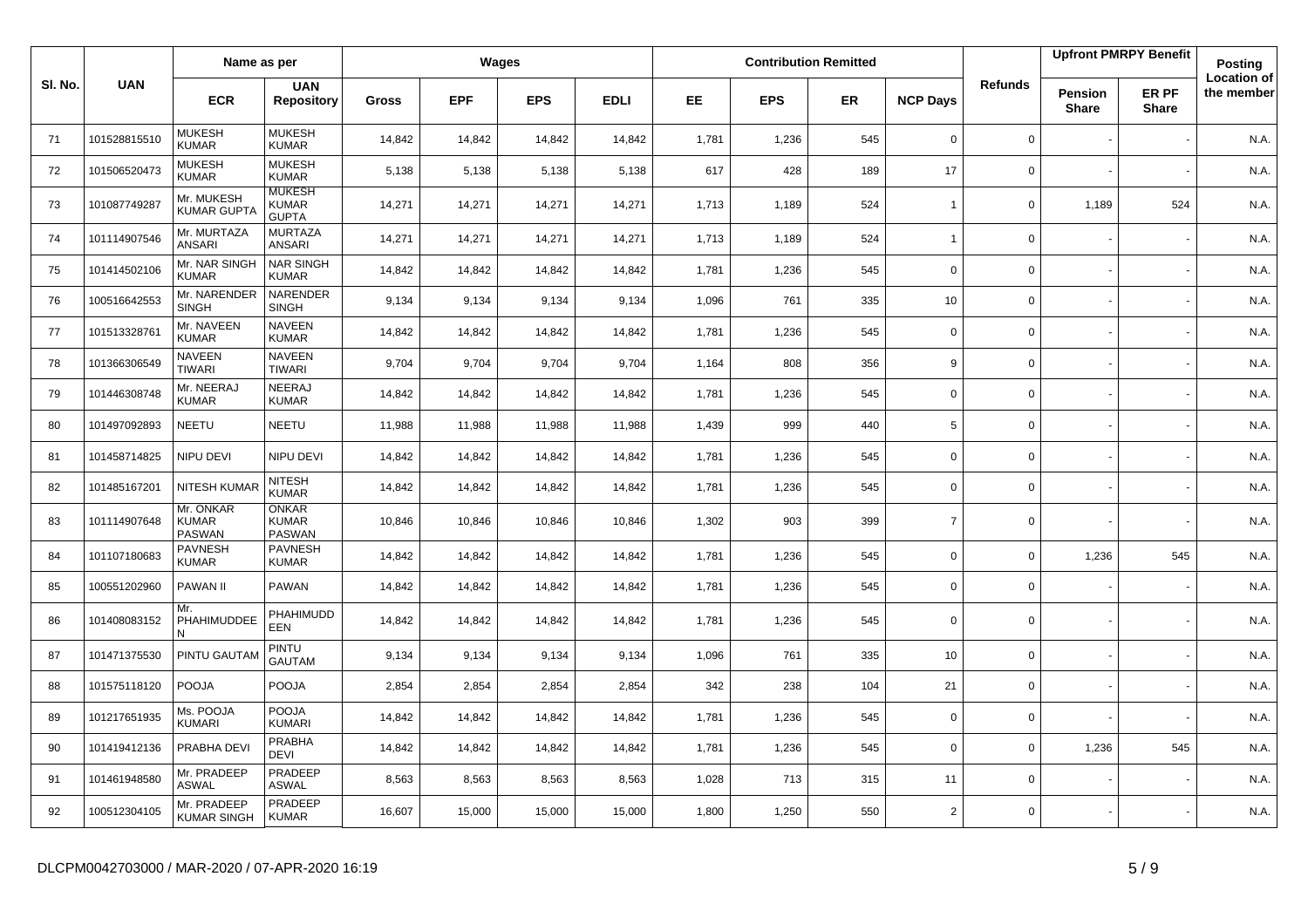|         |              | Name as per                                 |                                                |        | Wages      |            |             |       |            | <b>Contribution Remitted</b> |                 |                |                         | <b>Upfront PMRPY Benefit</b> | Posting                          |
|---------|--------------|---------------------------------------------|------------------------------------------------|--------|------------|------------|-------------|-------|------------|------------------------------|-----------------|----------------|-------------------------|------------------------------|----------------------------------|
| SI. No. | <b>UAN</b>   | <b>ECR</b>                                  | <b>UAN</b><br><b>Repository</b>                | Gross  | <b>EPF</b> | <b>EPS</b> | <b>EDLI</b> | EE    | <b>EPS</b> | ER                           | <b>NCP Days</b> | <b>Refunds</b> | Pension<br><b>Share</b> | ER PF<br><b>Share</b>        | <b>Location of</b><br>the member |
|         |              |                                             | <b>SINGH</b>                                   |        |            |            |             |       |            |                              |                 |                |                         |                              |                                  |
| 93      | 101528815534 | PRADESH                                     | PRADESH                                        | 11,417 | 11,417     | 11,417     | 11,417      | 1,370 | 951        | 419                          | 6               | $\mathbf 0$    |                         |                              | N.A.                             |
| 94      | 100702503916 | Mr. PRAKASH<br>SINGH BISHT                  | PRAKASH<br><b>SINGH BISHT</b>                  | 13,129 | 13,129     | 13,129     | 13,129      | 1,575 | 1,094      | 481                          | 3               | $\mathbf 0$    |                         |                              | N.A.                             |
| 95      | 101508095879 | PREETI                                      | PREETI                                         | 13,129 | 13,129     | 13,129     | 13,129      | 1,575 | 1,094      | 481                          | 3               | $\Omega$       |                         |                              | N.A.                             |
| 96      | 101458714936 | PREM CHAND                                  | PREM<br><b>CHAND</b>                           | 10,846 | 10,846     | 10,846     | 10,846      | 1,302 | 903        | 399                          | $\overline{7}$  | $\mathbf 0$    |                         |                              | N.A.                             |
| 97      | 101270907692 | Mr.<br>PREMNARAYAN AN                       | PREMNARAY                                      | 11,988 | 11,988     | 11,988     | 11,988      | 1,439 | 999        | 440                          | 5               | $\mathbf 0$    | 999                     | 440                          | N.A.                             |
| 98      | 101361915112 | Mr.<br>RAGHUNANDA<br>N KUMAR                | RAGHUNAND<br>AN KUMAR                          | 14,842 | 14,842     | 14,842     | 14,842      | 1,781 | 1,236      | 545                          | $\mathbf 0$     | $\mathsf 0$    | 1,236                   | 545                          | N.A.                             |
| 99      | 101278724544 | Mr. RAHUL<br><b>KUMAR</b>                   | <b>RAHUL</b><br><b>KUMAR</b>                   | 2,854  | 2,854      | 2,854      | 2,854       | 342   | 238        | 104                          | 21              | $\mathbf 0$    |                         |                              | N.A.                             |
| 100     | 101151377040 | Mr. RAJ KUMAR   RAJ KUMAR                   |                                                | 14,271 | 14,271     | 14,271     | 14,271      | 1,713 | 1,189      | 524                          | $\mathbf{1}$    | $\mathbf 0$    |                         |                              | N.A.                             |
| 101     | 100892801306 | Mr. RAJ SINGH                               | <b>RAJ SINGH</b>                               | 8,563  | 8,563      | 8,563      | 8,563       | 1,028 | 713        | 315                          | 11              | $\mathbf 0$    |                         |                              | N.A.                             |
| 102     | 100532996867 | RAJA RAM                                    | RAJA RAM                                       | 14,271 | 14,271     | 14,271     | 14,271      | 1,713 | 1,189      | 524                          | $\mathbf{1}$    | 0              |                         |                              | N.A.                             |
| 103     | 101517468839 | Mr. RAJEEV<br><b>KUMAR</b>                  | <b>RAJEEV</b><br><b>KUMAR</b>                  | 14,842 | 14,842     | 14,842     | 14,842      | 1,781 | 1,236      | 545                          | $\mathbf 0$     | $\mathbf 0$    |                         |                              | N.A.                             |
| 104     | 100670983854 | Mr. RAJESH                                  | <b>RAJESH</b>                                  | 13,700 | 13,700     | 13,700     | 13,700      | 1,644 | 1,141      | 503                          | $\overline{2}$  | $\mathbf 0$    |                         |                              | N.A.                             |
| 105     | 101471375553 | <b>RAJESH KUMAI</b>                         | RAJESH<br><b>KUMAR</b>                         | 9,134  | 9,134      | 9,134      | 9,134       | 1,096 | 761        | 335                          | 10              | $\mathbf 0$    |                         |                              | N.A.                             |
| 106     | 100566256947 | RAJU KR                                     | RAJU KUMAR                                     | 14,271 | 14,271     | 14,271     | 14,271      | 1,713 | 1,189      | 524                          | $\mathbf{1}$    | $\mathbf 0$    |                         |                              | N.A.                             |
| 107     | 101365562711 | Mr. RAKESH<br><b>KUMAR JHA</b>              | <b>RAKESH</b><br><b>KUMAR JHA</b>              | 14,842 | 14,842     | 14,842     | 14,842      | 1,781 | 1,236      | 545                          | $\mathbf 0$     | $\mathbf 0$    |                         |                              | N.A.                             |
| 108     | 101386670379 | Mr. RAKESH<br><b>KUMAR</b><br><b>NAMDEV</b> | <b>RAKESH</b><br><b>KUMAR</b><br><b>NAMDEV</b> | 14,271 | 14,271     | 14,271     | 14,271      | 1,713 | 1,189      | 524                          | $\mathbf{1}$    | $\mathbf 0$    | 1,189                   | 524                          | N.A.                             |
| 109     | 101528815523 | <b>RAM ASHISH</b>                           | <b>RAM ASHISH</b>                              | 11,417 | 11,417     | 11,417     | 11,417      | 1,370 | 951        | 419                          | 6               | $\mathbf 0$    |                         |                              | N.A.                             |
| 110     | 100551205697 | <b>RAM KUMAR</b>                            | <b>RAM KUMAR</b>                               | 14,842 | 14,842     | 14,842     | 14,842      | 1,781 | 1,236      | 545                          | $\mathbf 0$     | 0              |                         |                              | N.A.                             |
| 111     | 101485166748 | <b>RAM KUMAR</b>                            | <b>RAM KUMAR</b>                               | 13,700 | 13,700     | 13,700     | 13,700      | 1,644 | 1,141      | 503                          | $\overline{c}$  | $\mathbf 0$    |                         |                              | N.A.                             |
| 112     | 101419412087 | <b>RAM MOHAN</b>                            | <b>RAM MOHAN</b>                               | 14,842 | 14,842     | 14,842     | 14,842      | 1,781 | 1,236      | 545                          | $\mathbf 0$     | $\mathbf 0$    | 1,236                   | 545                          | N.A.                             |
| 113     | 101471580037 | Mr. RAM ROOP                                | RAM ROOP                                       | 9,134  | 9,134      | 9,134      | 9,134       | 1,096 | 761        | 335                          | 10              | $\mathbf 0$    |                         |                              | N.A.                             |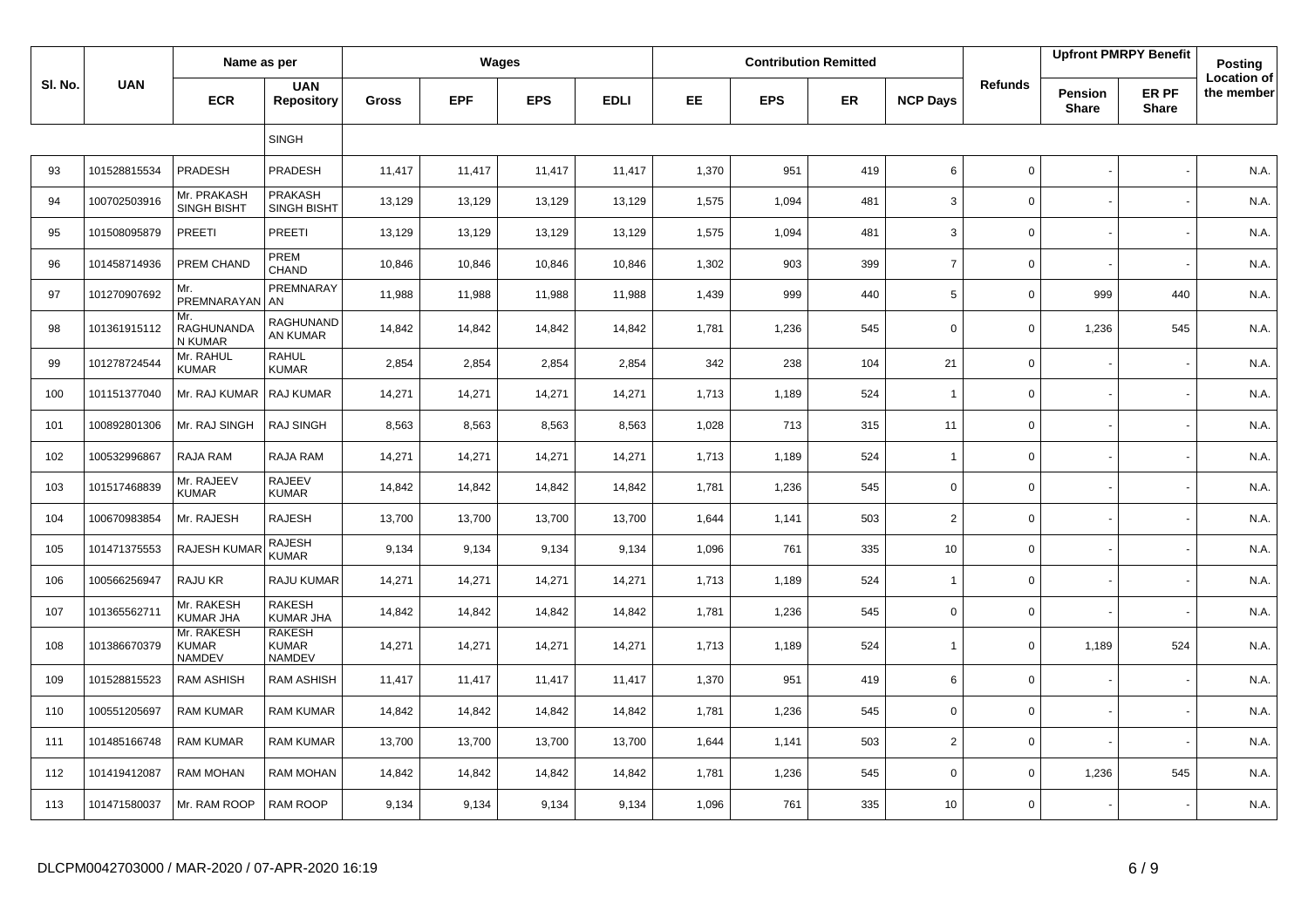|         |              | Name as per                                     |                                                |              |            | Wages      |             |           |            | <b>Contribution Remitted</b> |                 |                |                                | <b>Upfront PMRPY Benefit</b> | Posting                          |
|---------|--------------|-------------------------------------------------|------------------------------------------------|--------------|------------|------------|-------------|-----------|------------|------------------------------|-----------------|----------------|--------------------------------|------------------------------|----------------------------------|
| SI. No. | <b>UAN</b>   | <b>ECR</b>                                      | <b>UAN</b><br><b>Repository</b>                | <b>Gross</b> | <b>EPF</b> | <b>EPS</b> | <b>EDLI</b> | <b>EE</b> | <b>EPS</b> | <b>ER</b>                    | <b>NCP Days</b> | <b>Refunds</b> | <b>Pension</b><br><b>Share</b> | ER PF<br><b>Share</b>        | <b>Location of</b><br>the member |
| 114     | 100474379243 | Ms. RANI DEVI                                   | RANI DEVI                                      | 13,129       | 13,129     | 13,129     | 13,129      | 1,575     | 1,094      | 481                          | 3               | $\mathbf 0$    |                                |                              | N.A.                             |
| 115     | 101497781040 | <b>RANI KASHYAP</b>                             | RANI<br><b>KASHYAP</b>                         | 14,842       | 14,842     | 14,842     | 14,842      | 1,781     | 1,236      | 545                          | $\mathbf 0$     | 0              |                                |                              | N.A.                             |
| 116     | 101419412162 | RAVI KUMAR                                      | <b>RAVI KUMAR</b>                              | 14,842       | 14,842     | 14,842     | 14,842      | 1,781     | 1,236      | 545                          | $\mathbf 0$     | 0              |                                |                              | N.A.                             |
| 117     | 100566255383 | <b>RAVINDER</b>                                 | <b>RAVINDRA</b><br><b>RAUT</b>                 | 14,842       | 14,842     | 14,842     | 14,842      | 1,781     | 1,236      | 545                          | $\mathbf 0$     | 0              |                                |                              | N.A.                             |
| 118     | 101294106801 | RAZ TEJA                                        | RAZ TEJA                                       | 11,988       | 11,988     | 11,988     | 11,988      | 1,439     | 999        | 440                          | 5               | 0              |                                |                              | N.A.                             |
| 119     | 101547181141 | Mrs. REENA<br>YADAV                             | <b>REENA</b><br>YADAV                          | 5,708        | 5,708      | 5,708      | 5,708       | 685       | 475        | 210                          | 16              | 0              |                                |                              | N.A.                             |
| 120     | 101299226232 | Mr. RITU                                        | <b>RITU</b>                                    | 14,271       | 14,271     | 14,271     | 14,271      | 1,713     | 1,189      | 524                          | $\mathbf{1}$    | 0              |                                |                              | N.A.                             |
| 121     | 101368264694 | Mrs. RUMA                                       | <b>RUMA</b>                                    | 14,271       | 14,271     | 14,271     | 14,271      | 1,713     | 1,189      | 524                          | $\overline{1}$  | $\mathbf 0$    | 1,189                          | 524                          | N.A.                             |
| 122     | 101528819644 | Mrs. RUPALI RAJ RUPALI RAJ<br><b>GUPTA</b>      | <b>GUPTA</b>                                   | 7,992        | 7,992      | 7,992      | 7,992       | 959       | 666        | 293                          | 12              | 0              |                                |                              | N.A.                             |
| 123     | 101419412094 | <b>SACHIN</b>                                   | <b>SACHIN</b>                                  | 14,271       | 14,271     | 14,271     | 14,271      | 1,713     | 1,189      | 524                          | $\overline{1}$  | 0              | 1,189                          | 524                          | N.A.                             |
| 124     | 100957444864 | <b>SACHIN KUMAR</b>                             | SACHIN<br><b>KUMAR</b>                         | 7,992        | 7,992      | 7,992      | 7,992       | 959       | 666        | 293                          | 12              | 0              |                                |                              | N.A.                             |
| 125     | 100511990638 | Mr. SANDEEP<br><b>KUMAR</b>                     | SANDEEP<br><b>KUMAR</b>                        | 11,988       | 11,988     | 11,988     | 11,988      | 1,439     | 999        | 440                          | 5               | $\mathbf 0$    |                                |                              | N.A.                             |
| 126     | 100551204373 | SANDEEP<br><b>SINGH</b>                         | SANDEEP<br><b>SINGH</b>                        | 15,915       | 15,000     | 15,000     | 15,000      | 1,800     | 1,250      | 550                          | 3               | 0              |                                |                              | N.A.                             |
| 127     | 100671646096 | <b>SANJAY KUMA</b>                              | SANJAY<br><b>KUMAR</b>                         | 14,842       | 14,842     | 14,842     | 14,842      | 1,781     | 1,236      | 545                          | 0               | 0              |                                |                              | N.A.                             |
| 128     | 100551204974 | SANJU                                           | SANJU DEVI                                     | 14,271       | 14,271     | 14,271     | 14,271      | 1,713     | 1,189      | 524                          | $\overline{1}$  | 0              |                                |                              | N.A.                             |
| 129     | 100566256767 | <b>SANTOSH</b><br><b>KUMAR</b>                  | <b>SANTOSH</b><br><b>KUMAR</b><br><b>VERMA</b> | 17,991       | 15,000     | 15,000     | 15,000      | 1,800     | 1,250      | 550                          | $\mathbf 0$     | 0              |                                |                              | N.A.                             |
| 130     | 100543117281 | Mr.<br>SARVENDRA<br><b>KUMAR</b>                | SARVENDRA<br><b>KUMAR</b>                      | 10,846       | 10,846     | 10,846     | 10,846      | 1,302     | 903        | 399                          | $\overline{7}$  | 0              |                                |                              | N.A.                             |
| 131     | 100957444919 | <b>SAVITRI</b>                                  | <b>SAVITRI</b>                                 | 9,704        | 9,704      | 9,704      | 9,704       | 1,164     | 808        | 356                          | 9               | $\Omega$       | Deactivated                    | Deactivated                  | N.A.                             |
| 132     | 101419412060 | <b>SHAMBHU</b><br><b>KUMAR</b><br><b>PASWAN</b> | <b>SHAMBHU</b><br><b>KUMAR</b><br>PASWAN       | 17,991       | 15,000     | 15,000     | 15,000      | 1,800     | 1,250      | 550                          | $\mathbf 0$     | $\mathbf 0$    |                                |                              | N.A.                             |
| 133     | 100919015837 | Mr. SHARWAN<br><b>KUMAR RAM</b>                 | SHARWAN<br><b>KUMAR RAM</b>                    | 8,563        | 8,563      | 8,563      | 8,563       | 1,028     | 713        | 315                          | 11              | $\Omega$       | Deactivated                    | Deactivated                  | N.A.                             |
| 134     | 100634694845 | <b>SHIV NARAYAN</b>                             | <b>SHIV</b><br>NARAYAN                         | 14,842       | 14,842     | 14,842     | 14,842      | 1,781     | 1,236      | 545                          | $\mathbf 0$     | 0              |                                |                              | N.A.                             |
| 135     | 101497092872 | <b>SHIVAM SINGH</b>                             | <b>SHIVAM</b><br><b>SINGH</b>                  | 13,700       | 13,700     | 13,700     | 13,700      | 1,644     | 1,141      | 503                          | 2               | $\mathbf 0$    |                                |                              | N.A.                             |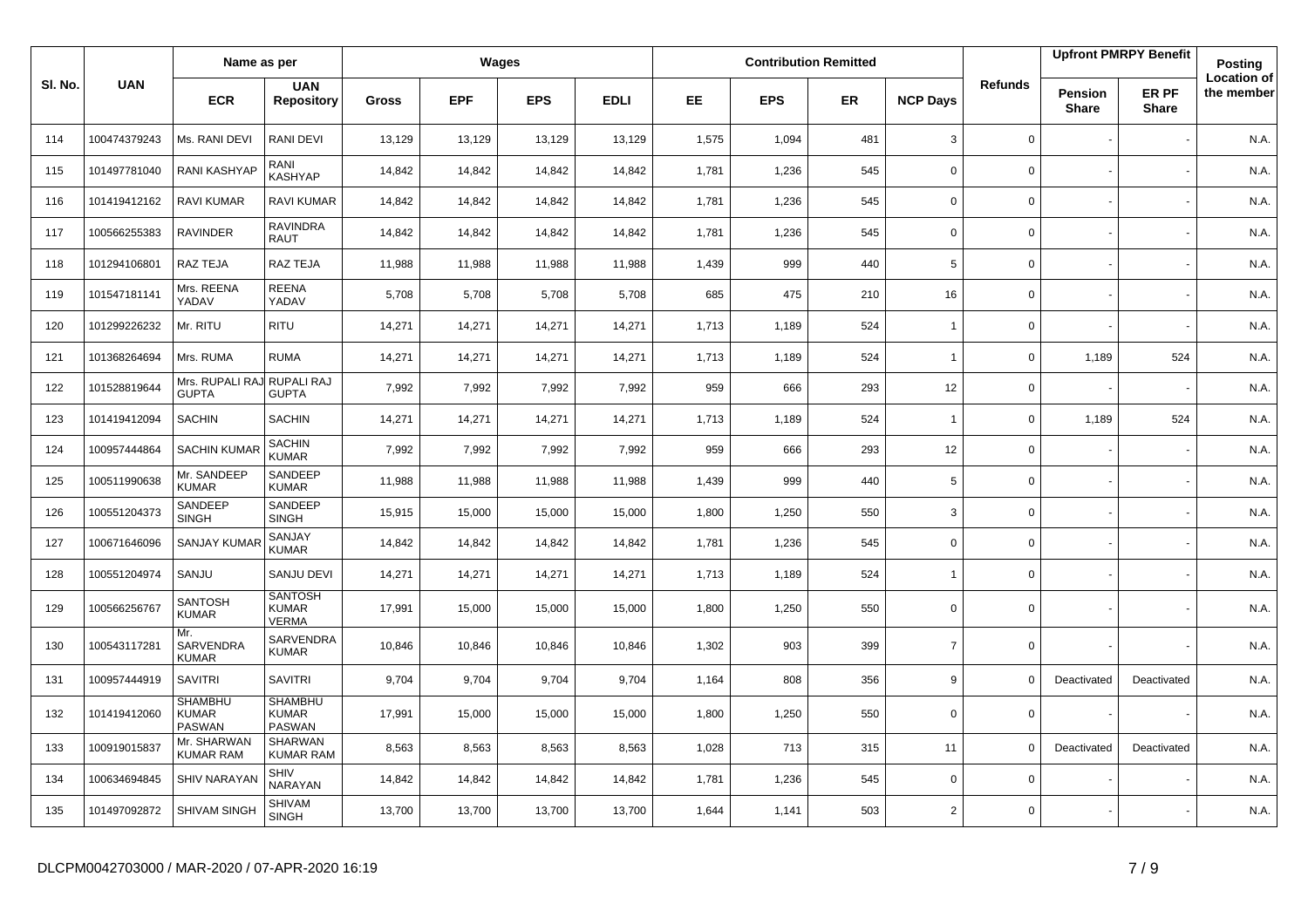|         |              | Name as per                             |                                                 |              |            | Wages      |             |       |            | <b>Contribution Remitted</b> |                 |                |                                | <b>Upfront PMRPY Benefit</b> | Posting                          |
|---------|--------------|-----------------------------------------|-------------------------------------------------|--------------|------------|------------|-------------|-------|------------|------------------------------|-----------------|----------------|--------------------------------|------------------------------|----------------------------------|
| SI. No. | <b>UAN</b>   | <b>ECR</b>                              | <b>UAN</b><br><b>Repository</b>                 | <b>Gross</b> | <b>EPF</b> | <b>EPS</b> | <b>EDLI</b> | EE    | <b>EPS</b> | <b>ER</b>                    | <b>NCP Days</b> | <b>Refunds</b> | <b>Pension</b><br><b>Share</b> | ER PF<br><b>Share</b>        | <b>Location of</b><br>the member |
| 136     | 101547181160 | Ms. SHIVANI                             | <b>SHIVANI</b>                                  | 12,559       | 12,559     | 12,559     | 12,559      | 1,507 | 1,046      | 461                          | $\overline{4}$  | $\mathbf{0}$   |                                |                              | N.A.                             |
| 137     | 101485166753 | <b>SHIVENDER</b><br><b>KUMAR</b>        | <b>SHIVENDER</b><br><b>KUMAR</b>                | 13,700       | 13,700     | 13,700     | 13,700      | 1,644 | 1,141      | 503                          | $\overline{2}$  | 0              |                                |                              | N.A.                             |
| 138     | 100915316972 | <b>SHRVAN</b><br><b>KUMAR</b><br>MANDAL | <b>SHRVAN</b><br><b>KUMAR</b><br>MANDAL         | 14,842       | 14,842     | 14,842     | 14,842      | 1,781 | 1,236      | 545                          | $\mathbf 0$     | 0              |                                |                              | N.A.                             |
| 139     | 100511809084 | Mr. SONU<br><b>KUMAR GUPTA</b>          | SONU<br><b>KUMAR</b><br><b>GUPTA</b>            | 17,991       | 15,000     | 15,000     | 15,000      | 1,800 | 1,250      | 550                          | 0               | 0              |                                |                              | N.A.                             |
| 140     | 101497730204 | Mr. SONU<br><b>KUMAR PASVA</b>          | SONU<br><b>KUMAR</b><br>PASVAN                  | 14,842       | 14,842     | 14,842     | 14,842      | 1,781 | 1,236      | 545                          | $\mathbf 0$     | 0              |                                |                              | N.A.                             |
| 141     | 100957444957 | <b>SONU KUMAR</b>                       | SONU<br><b>KUMAR SAH</b>                        | 13,700       | 13,700     | 13,700     | 13,700      | 1,644 | 1,141      | 503                          | $\overline{2}$  | 0              |                                |                              | N.A.                             |
| 142     | 101107180736 | <b>SUBHASH</b><br>CHANDRA               | <b>SUBHASH</b><br><b>CHANDRA</b>                | 14,271       | 14,271     | 14,271     | 14,271      | 1,713 | 1,189      | 524                          | $\overline{1}$  | 0              | 1,189                          | 524                          | N.A.                             |
| 143     | 100671056150 | SUDHA DEVI                              | <b>SUDHA DEVI</b>                               | 9,704        | 9,704      | 9,704      | 9,704       | 1,164 | 808        | 356                          | 9               | $\mathbf 0$    |                                |                              | N.A.                             |
| 144     | 101485167168 | <b>SUDHNSHU</b><br><b>KUMAR</b>         | <b>SUDHNSHU</b><br><b>KUMAR</b>                 | 13,700       | 13,700     | 13,700     | 13,700      | 1,644 | 1,141      | 503                          | 2               | 0              |                                |                              | N.A.                             |
| 145     | 100566254674 | <b>SUNIL</b>                            | SUNEEL                                          | 14,842       | 14,842     | 14,842     | 14,842      | 1,781 | 1,236      | 545                          | $\mathbf 0$     | 0              |                                |                              | N.A.                             |
| 146     | 101401962763 | Mr. SUNIL                               | <b>SUNIL</b>                                    | 14,842       | 14,842     | 14,842     | 14,842      | 1,781 | 1,236      | 545                          | $\mathbf 0$     | 0              |                                |                              | N.A.                             |
| 147     | 101485166674 | <b>SUNIL KUMAR</b>                      | SUNIL<br><b>KUMAR</b>                           | 12,559       | 12,559     | 12,559     | 12,559      | 1,507 | 1,046      | 461                          | $\overline{4}$  | $\mathbf 0$    |                                |                              | N.A.                             |
| 148     | 101262780101 | Mr. SURAJ                               | <b>SURAJ</b>                                    | 14,271       | 14,271     | 14,271     | 14,271      | 1,713 | 1,189      | 524                          | $\overline{1}$  | 0              |                                |                              | N.A.                             |
| 149     | 101193363027 | Mr. SURAJ<br><b>KUMAR</b>               | <b>SURAJ</b><br><b>KUMAR</b>                    | 12,559       | 12,559     | 12,559     | 12,559      | 1,507 | 1,046      | 461                          | $\overline{4}$  | 0              | 1,046                          | 461                          | N.A.                             |
| 150     | 101419412115 | <b>SURENDRA</b><br><b>KUMAR SINGH</b>   | <b>SURENDRA</b><br><b>KUMAR</b><br><b>SINGH</b> | 14,842       | 14,842     | 14,842     | 14,842      | 1,781 | 1,236      | 545                          | $\Omega$        | $\Omega$       |                                |                              | N.A.                             |
| 151     | 101401265528 | <b>SURUCHI</b>                          | <b>SURUCHI</b>                                  | 14,271       | 14,271     | 14,271     | 14,271      | 1,713 | 1,189      | 524                          | $\overline{1}$  | 0              | 1,189                          | 524                          | N.A.                             |
| 152     | 101485165538 | Mrs. SWALEHA<br><b>BANO</b>             | SWALEHA<br><b>BANO</b>                          | 14,842       | 14,842     | 14,842     | 14,842      | 1,781 | 1,236      | 545                          | $\mathbf 0$     | 0              |                                |                              | N.A.                             |
| 153     | 101296828700 | <b>UMESH</b><br>NARIYAL                 | <b>UMESH</b><br>NARIYAL                         | 10,275       | 10,275     | 10,275     | 10,275      | 1,233 | 856        | 377                          | 8               | 0              |                                |                              | N.A.                             |
| 154     | 100957444974 | <b>UTTAM SINGH</b>                      | <b>UTTAM</b><br><b>SINGH</b>                    | 13,129       | 13,129     | 13,129     | 13,129      | 1,575 | 1,094      | 481                          | 3               | $\mathbf 0$    | Deactivated                    | Deactivated                  | N.A.                             |
| 155     | 101154045448 | Mr.<br>VEERENDRA                        | VEERENDRA                                       | 13,129       | 13,129     | 13,129     | 13,129      | 1,575 | 1,094      | 481                          | 3               | 0              |                                |                              | N.A.                             |
| 156     | 101090917298 | Mr. VICKY<br><b>KUMAR</b>               | VICKY<br><b>KUMAR</b>                           | 14,271       | 14,271     | 14,271     | 14,271      | 1,713 | 1,189      | 524                          | $\overline{1}$  | 0              |                                |                              | N.A.                             |